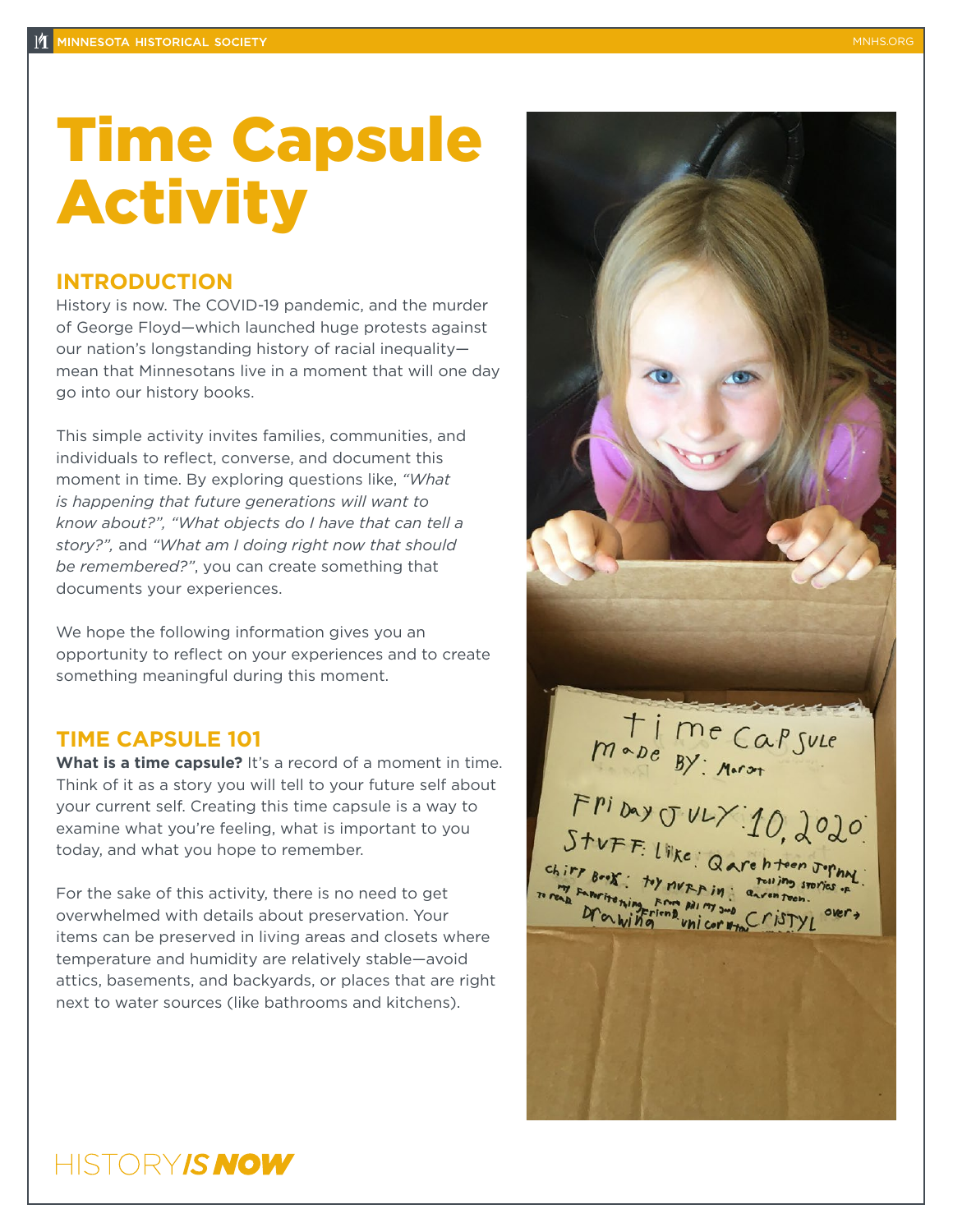#### **PRACTICAL CONSIDERATIONS**

**Pick a container.** Your container can be any shape and size. A cardboard box can serve as a capsule, as can a large tin can or a plastic bin. Alternately, you can create a digital version of your time capsule by taking photos of your items and archiving social media posts into a folder on your computer.

#### **WHAT TO INCLUDE?**

**Think about your life.** Think about events happening that are affecting you. Think about the people around you. What is important? Feel free to include anything that answers this question. You can even include the story of creating this time capsule! Who, what, where, when, and how are all good questions to consider as you begin to tell a story to your future self.

#### **Here are some ideas for things to include:**

Artwork/signs Books/pamphlets Objects/toys Clothing Diaries Maps Music Family stories **Photographs** Video Wrappers from food or favorite items (clean first) Newspapers

#### **QUESTIONS TO CONSIDER AS YOU CHOOSE ITEMS**

**Who are you living with today?** Do you have a picture of them or can you draw one?

**What are you doing during this time?** Do you have mementos such as a calendar, a copy of your online learning plans, a piece of clothing (for example the PJ shirt you wore for a week straight or a work uniform you wore in your role as an essential worker), newspapers, a mask, protest signs, or a piece of art? [Please note: newspapers will crumble over time so if you have the ability to, make a copy or print the news story on printer paper.]

## HISTORY IS NOW

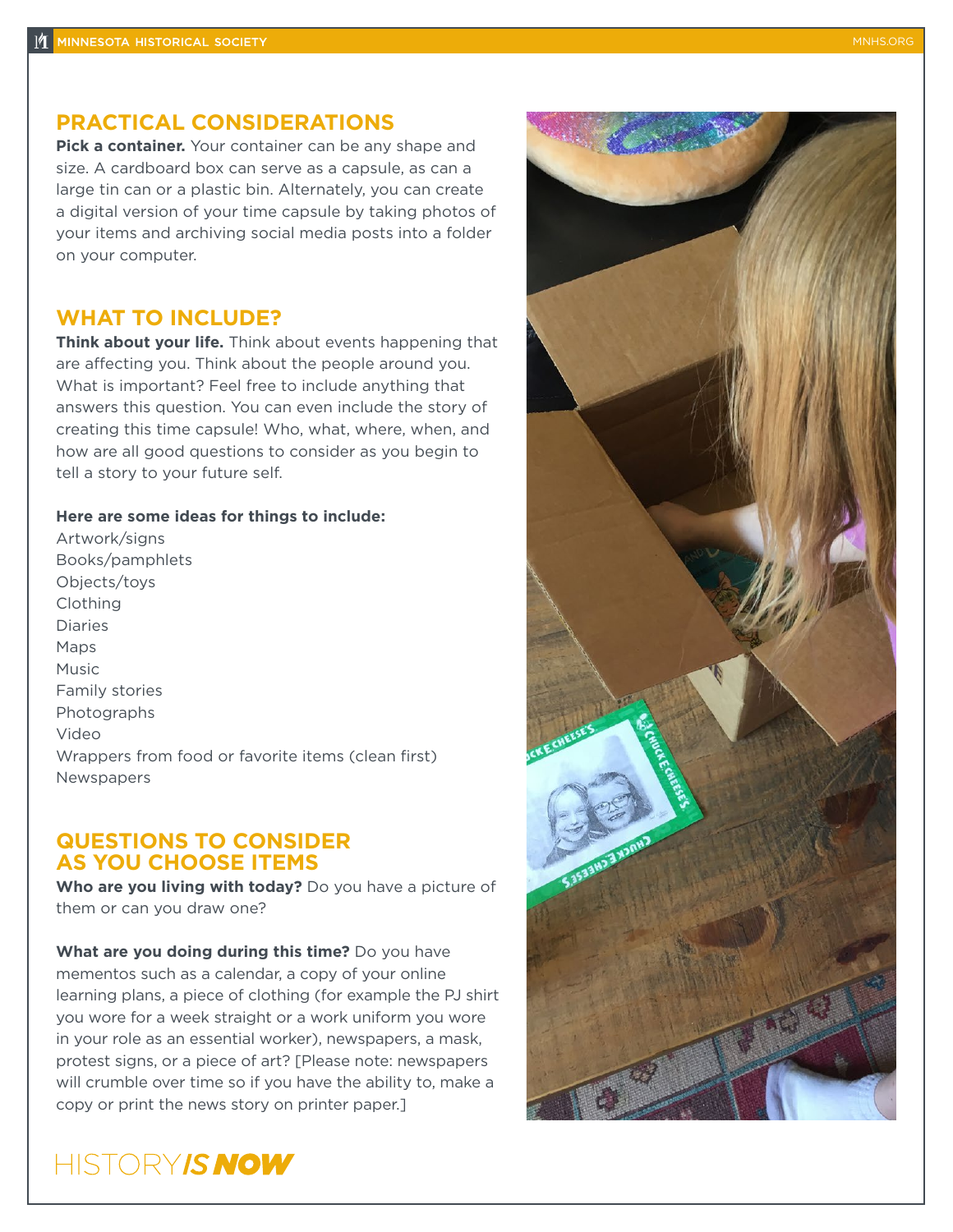**Do you have photos from this moment?** We know that digital capacities will continue to change so if you can, print your images and LABEL, LABEL, and LABEL—who, what, where, and when. If you cannot print, add notes to your digital files so you remember details. As much as it may feel like you'll never forget this moment, 20 years from now memories will shift. Try to write as much as you can to remind your future self of your current experience.

**Set the scene:** what is the weather today? How does it feel? In the future as you try to bring yourself back to this moment, ask yourself—what do I smell? Am I hot or cold? Was it sunny, cloudy, or rainy?

**What is around you?** What does your space look/ feel like? What objects might bring back a memory in the future? Perhaps you can't place your toaster, for instance, in your time capsule, but can you describe it or document it with a photo? What is happening in your neighborhood? Are there signs in windows or chalk on the sidewalk?

**What do you hear?** What is the music of this moment for you? Write down your playlists. Have you participated in social actions—are there songs or chants you can write down and include? Are there unfamiliar sounds in your neighborhood due to quarantine—quieter than usual or more bird song? Are there unfamiliar sounds in your neighborhood due to protests—song, poetry, helicopters, or police action?

**What do you want to remember and tell your future self about this moment?** What was important to you? What, if anything, changed for you as a person, as a family, as a neighborhood?



## HISTORY*IS NOW*